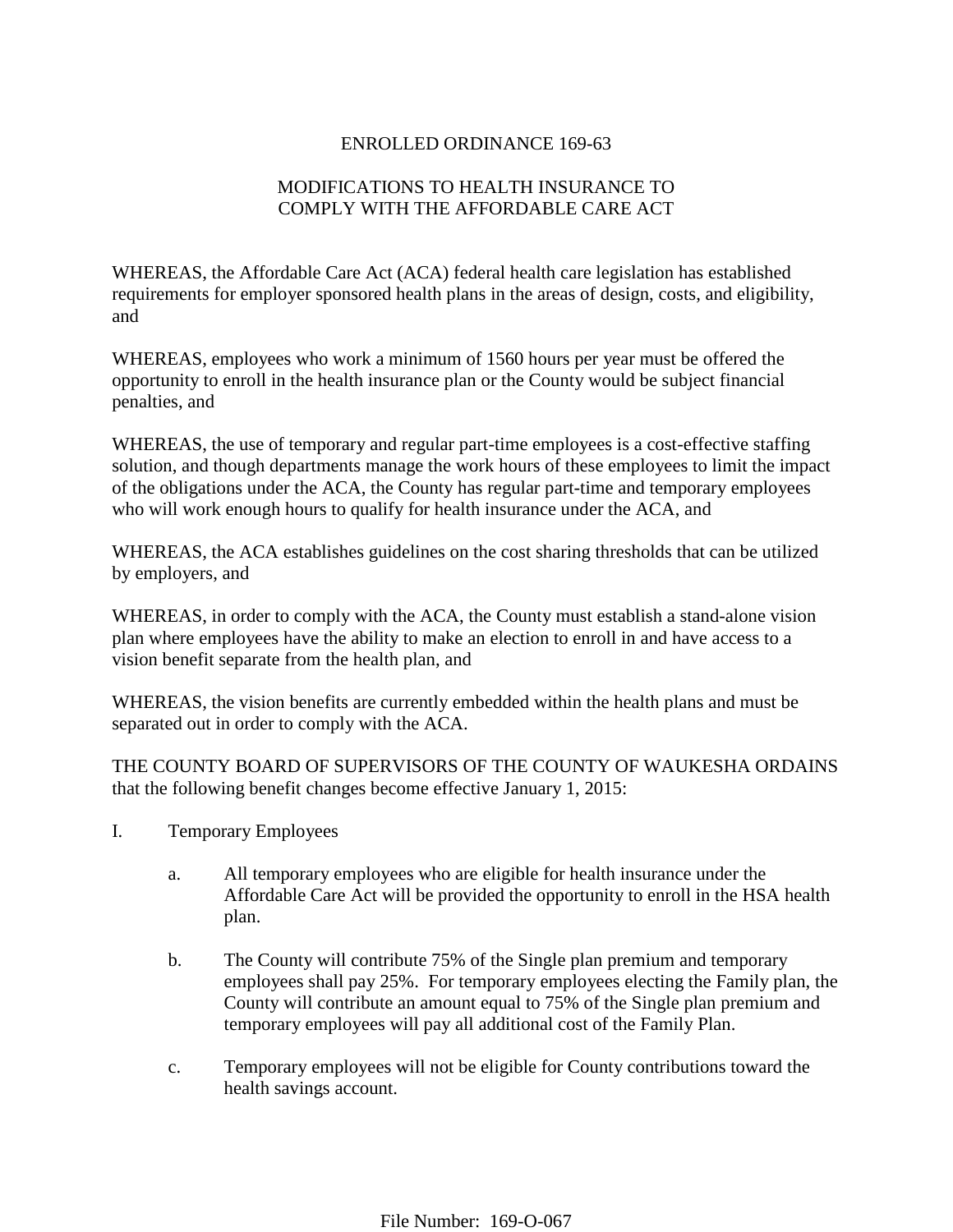- II. Regular Part Time Employees
	- a. The County will contribute 75% towards the selected Single plan and 50% towards the selected Family plan. Employees will contribute 25% towards the selected single plan and 50% towards the selected Family plan.
- III. Vision Plan
	- a. The County will offer a fully insured vision plan, separate from the health plan, to regular full time, regular part time employees and full time elected officials. The County and the employees will each pay 50% of the established monthly premium rates.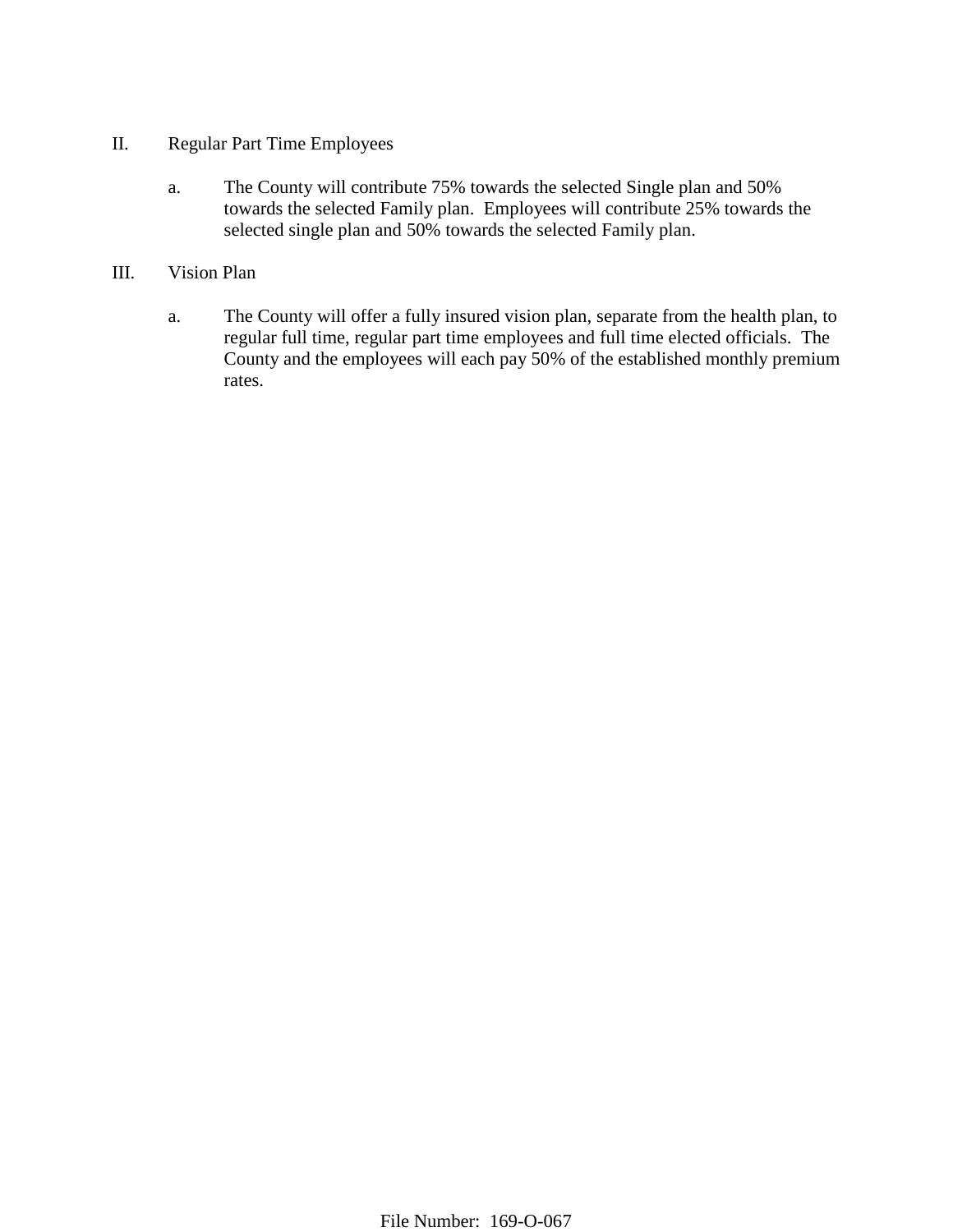### FISCAL NOTE

## MODIFICATIONS TO HEALTH INSURANCE TO COMPLY WITH THE AFFORDABLE CARE ACT

This ordinance authorizes changes to County health insurance plans to comply with the federal Affordable Care Act (ACA). Under the ACA, employees who work 30 hours per week (0.75 FTE or 1,560 hours per year) are considered full-time and must be offered health benefits. The County currently offers health insurance benefits to regular full-time (employees who work 40 hours per week) and regular part-time employees (who work between 20 and 40 hours per week). However, the ACA rule also applies to temporary staff that work at least an average of 30-hours per week over the course of a 12 month period. These temporary employees did not previously qualify for health benefits with the County. This ordinance establishes the County and employee health plan cost sharing for those qualifying temporary staff in order to comply with the ACA. However, the ACA does not require the County to provide a corresponding contribution to a health savings account for these ACA eligible temporary employees. Based on estimated qualifying staff, this compliance obligation is estimated to cost an additional \$23,000 in 2015 for this ACA requirement (see table below).

In addition, the ACA also mandates certain employee premium contributions cannot exceed certain thresholds. These mandates will require the County to increase its cost share on single health plans to regular part-time employees from 50% to 75%. The cost share for regular part-time employees choosing family plans remains the same at 50%. This change in health plan cost sharing is estimated to cost an additional \$55,000 in 2015. The estimate assumes more regular part-time employees will participate in addition to those currently enrolled due to the required increase in the County contribution toward single health plans.

Another requirement of the ACA prompted the County to separate out the vision benefit, which is currently included in the health insurance plan. Employees will be given the option of electing vision coverage through a separate plan, with the County and employees each paying 50% of the costs. The standalone vision plan will cost less than the current embedded plan costs by an estimated \$109,000 in 2015. The County costs will not increase through 2018 due to a four-year rate guarantee.

|                                                                   | Net (Cost)/ |
|-------------------------------------------------------------------|-------------|
| <b>ACA Changes for Health/Vision</b>                              | Savings     |
| <b>Offering Health Insurance Coverage to Temporary Employees</b>  | ( \$23,000] |
| Incr. County Cost Share on Part-Time Single Plans from 50% to 75% | ( \$55,000] |
| Establishing Standalone Vision Benefit Plan                       | \$109,000   |
| <b>Total Net (Cost)/Savings</b>                                   | \$31,000    |

#### **Summary of Net (Cost)/Savings Impact of Health Plan Changes**

The proposed 2015 County Budget anticipated similar changes to the above factors in departmental personnel cost appropriations, which result in a favorable tax levy impact to the County. (Since personnel costs are funded about 70-75% with tax levy versus grants or proprietary revenues in the budget, levy savings will be about \$22,000-\$25,000.)

Linda Withouski  $\mathcal{L}_\text{max}$  and  $\mathcal{L}_\text{max}$  and  $\mathcal{L}_\text{max}$  and  $\mathcal{L}_\text{max}$  and  $\mathcal{L}_\text{max}$ 

Linda G. Witkowski Budget Manager 10/8/2014

| Referred on: $10/09/14$ | File Number: 169-O-067 | Referred to: $HR - FI$ |
|-------------------------|------------------------|------------------------|
|-------------------------|------------------------|------------------------|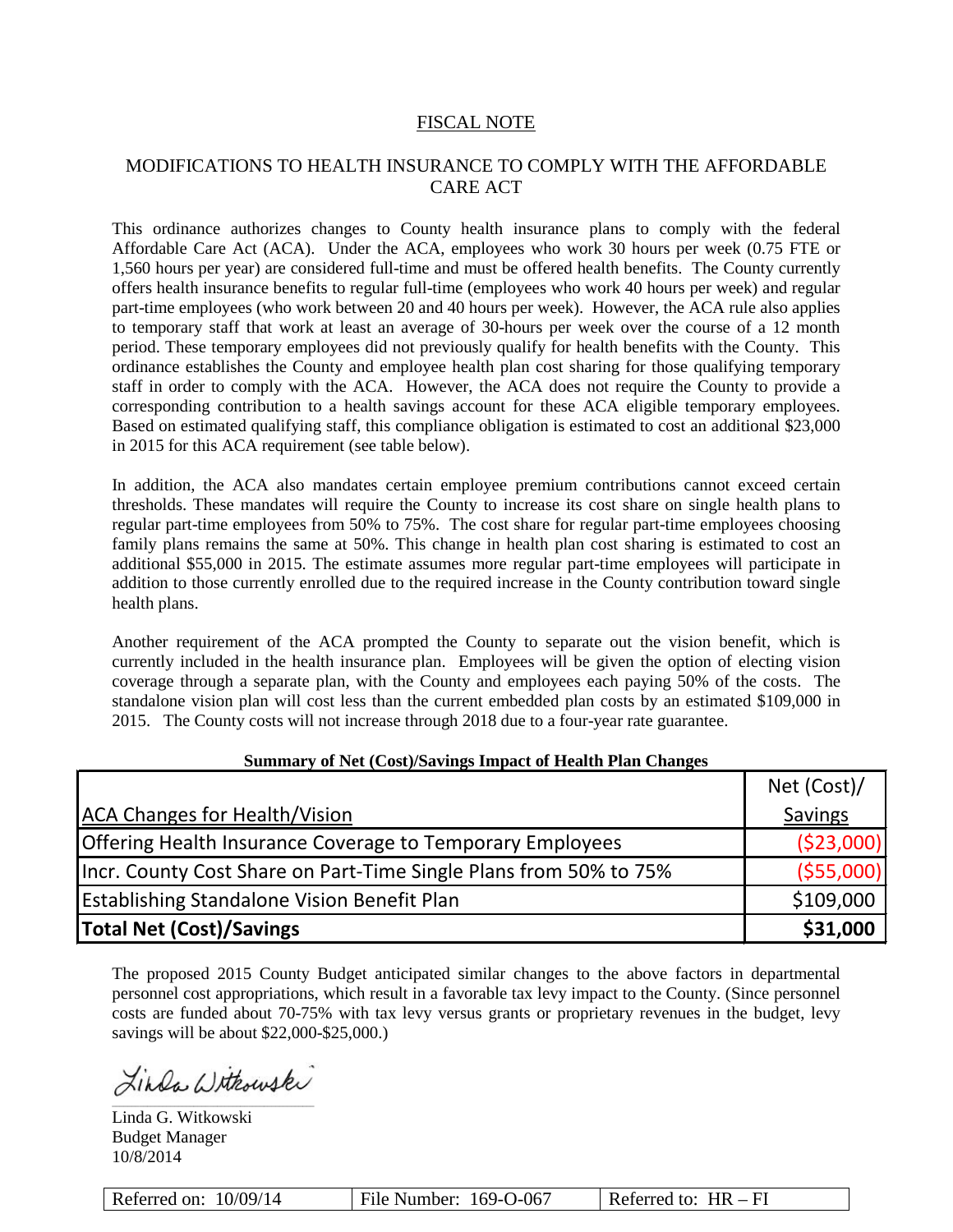# MODIFICATIONS TO HEALTH INSURANCE TO COMPLY WITH THE AFFORDABLE CARE ACT

| Presented by:<br>Human Resources Committee |                                                      | Approved by:<br><b>Finance Committee</b>                                                 |
|--------------------------------------------|------------------------------------------------------|------------------------------------------------------------------------------------------|
| David D. Zimmermann, Chair                 |                                                      | Kennich<br>$O$ .<br>James A. Heinrich, Chair                                             |
| Michael A. Crowley                         | mi                                                   | Eric Highum                                                                              |
| énnifer G                                  |                                                      | Richard Morris                                                                           |
| Christine M                                |                                                      | Farry<br><b>Larry Nelson</b>                                                             |
| ar<br>Larry Nelson                         |                                                      | Duane E. Paulson                                                                         |
|                                            |                                                      | <b>Steve Whittow</b>                                                                     |
|                                            |                                                      | William J./Zaborowsk                                                                     |
|                                            |                                                      |                                                                                          |
|                                            | Wisconsin, was presented to the County Executive on: | The foregoing legislation adopted by the County Board of Supervisors of Waukesha County, |
|                                            |                                                      | Date: 10/28/14, Millian National                                                         |
|                                            |                                                      |                                                                                          |

The foregoing legislation adopted by the County Board of Supervisors of Waukesha County, Wisconsin, is hereby:

| Approved: |  |
|-----------|--|
| Vetoed:   |  |
|           |  |
| Date:     |  |

What

Daniel P. Vrakas, County Executive

169-O-067